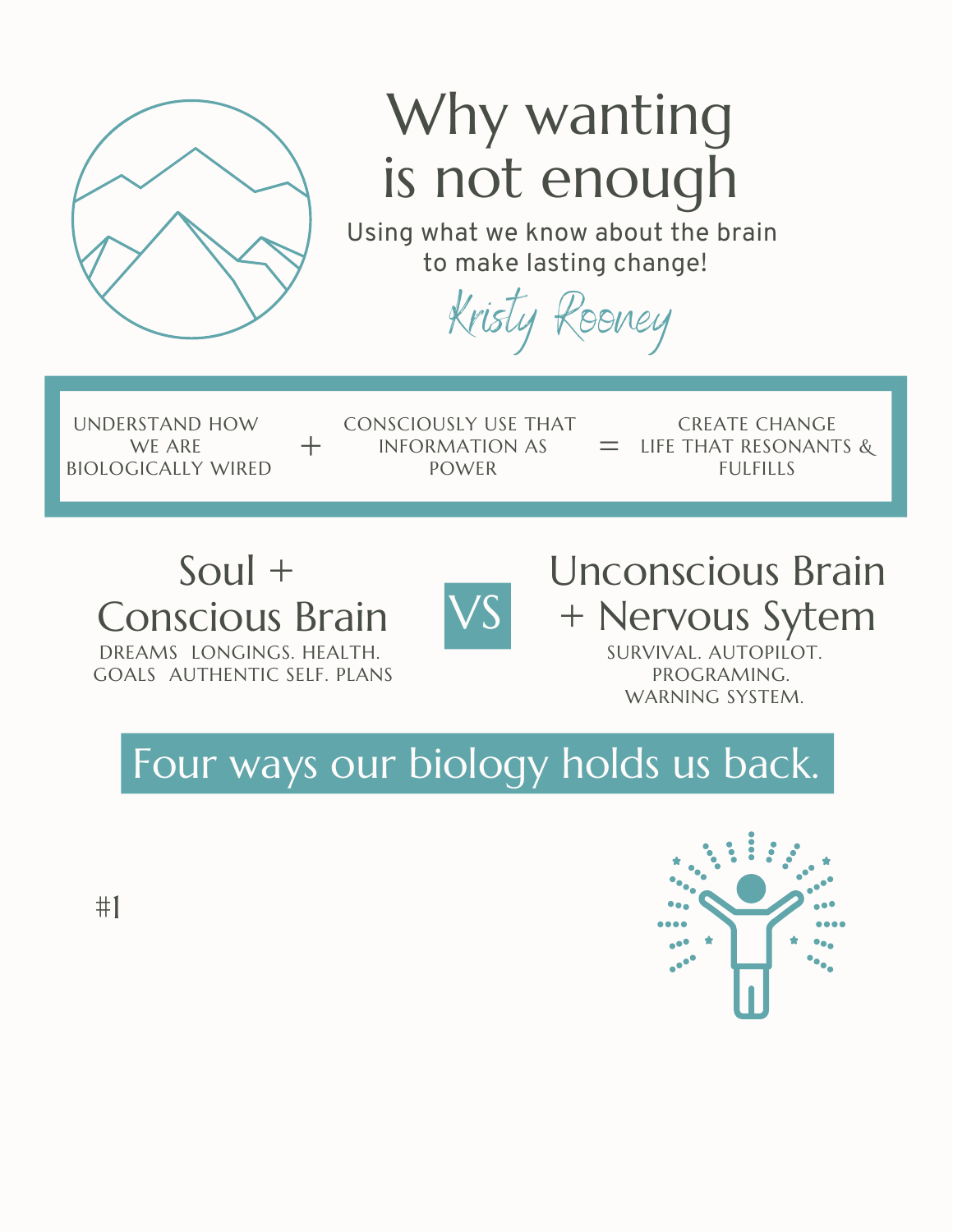

#3

**MPa** 

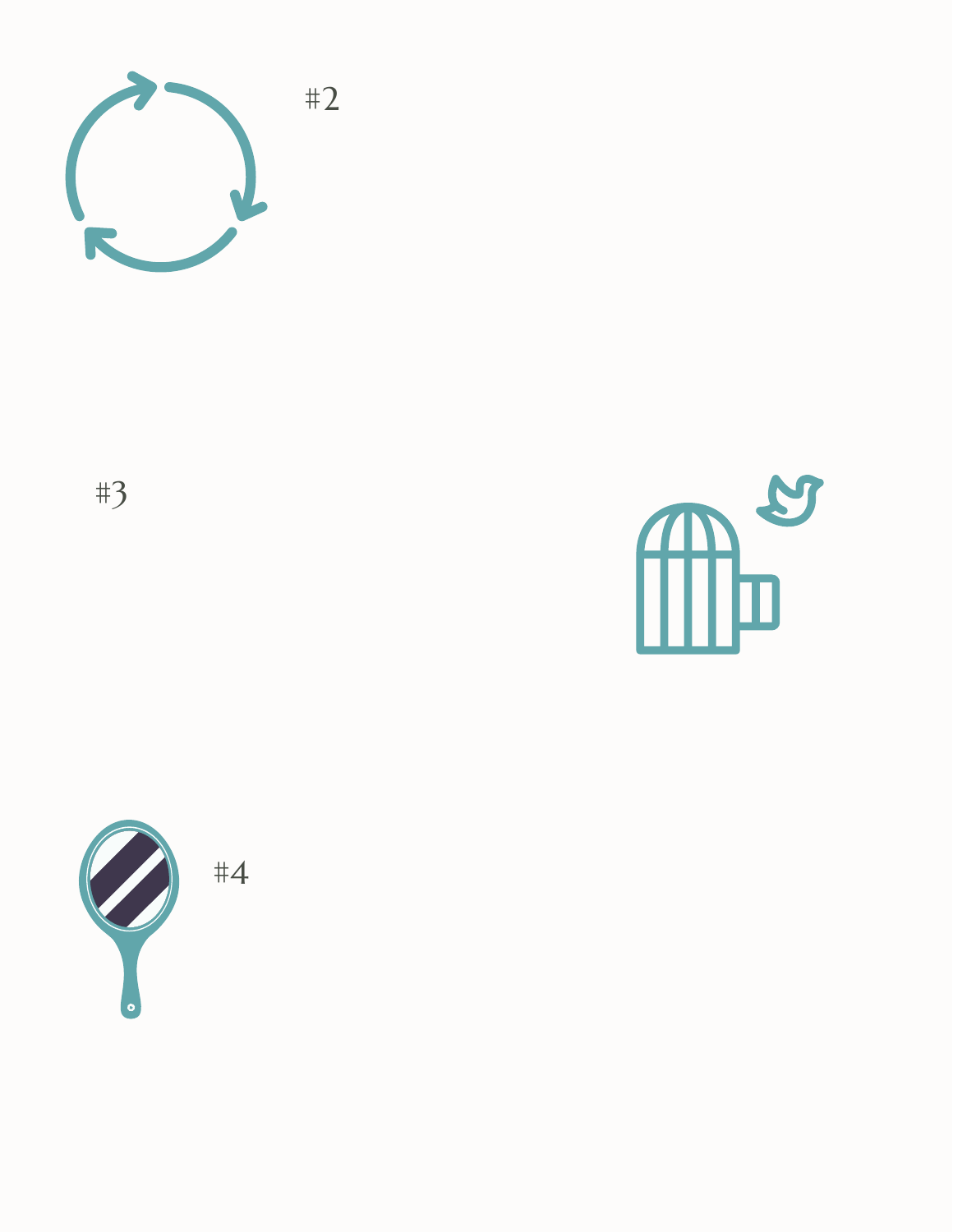| My Soul<br>Says                                                                                                      | My Biology/Fear<br>Says                                                                                                                                                                              | My Conscious<br>Response                                                   |
|----------------------------------------------------------------------------------------------------------------------|------------------------------------------------------------------------------------------------------------------------------------------------------------------------------------------------------|----------------------------------------------------------------------------|
| Your soul knows what it wants you've just<br>told it to be quiet so many times that it is<br>sometimes hard to hear. | Our biology sees change as a threat. Recognizing<br>what it is telling us and understanding that it is<br>programed not for growth but comfort helps us<br>pull out truth from unconscious response. | With clarity and intention you can choose how you<br>want to move forward. |
|                                                                                                                      |                                                                                                                                                                                                      |                                                                            |

What I Want to Tell Myself...

My First Steps Are...

## It's okay if...

- I'm tired... it means my brain is learning a new way.
- I feel like an imposture... it means I'm doing something new, I just need to reframe "imposture" into "I'm a brand new \_\_\_\_\_\_\_\_\_."
- $\bullet$  I worry about what others think of me. They have their own life to explore and grow (or not). I choose to live my life to the fullest. As I grow in love and nonjudgement with myself, I grow in my love and nonjudgement of others. I free myself to be myself and what other's think of me is not my business. I am here for those who resonate with me. Not everyone will. That's fine.

Kristy Rooney